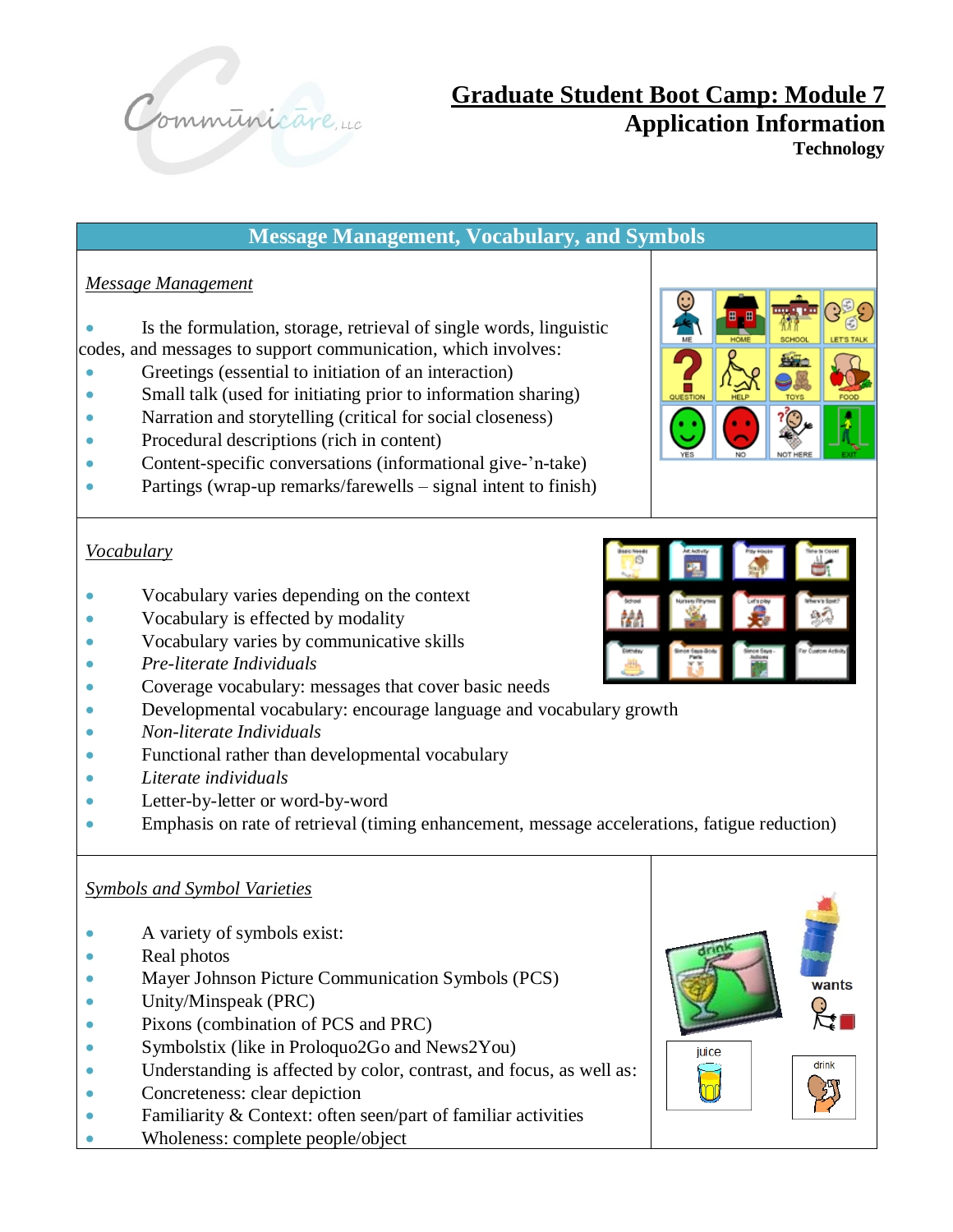

# **Access Methods: Selection Sets and Selection Techniques** *Selection Sets* Include visual, auditory or tactile presentation of messages & codes. • *Types of display sets:* • Fixed, dynamic, hybrid, and/or visual scene displays • *Physical characteristics:* • Number, size, spacing, arrangement, orientation of display, shape, color and contrast variation *Direct Selection* It is the act of selecting a desired item directly from a set. Selection options: • Physical contact, pressure or depression • Pointing (eye-gaze, joystick, etc.) Speech recognition Activation strategies: • Touch, timed/pushed release, or filtered/averaged activation • Keyguard Mouse, joystick, eye gaze, etc. Indirect access aided by either a Touchscreen switch. *Read more here:*

- Sip-'n-puff switch, proximity switches, etc. *Activation strategies:*
- 
- Group-item (row-column or column-row) *Timing techniques:*
- Direct/inverse
- Automatic
- Step scanning

➔ [http://www.communicationmatters.org.uk/page/access](http://www.communicationmatters.org.uk/page/access-methods) [-methods](http://www.communicationmatters.org.uk/page/access-methods)

#### *Try out scanning:*

➔ https://faculty.washington.edu/dowden/tcollab\_aac\_fil es/aac\_module\_scanning/aac\_scanning\_about\_intro.htm

Head-tracking and eye-gaze are other methods!



➔ http://praacticalaac.org/video/video-of-the-week-everything-you-wanted-to-know-about-switches/

### *Scanning*

communication partner or electronic technology (i.e., the device itself) in a predetermined configuration.

*Switches:*

- Mechanical switch
- 
- 
- Circular
- Linear



*Watch this!*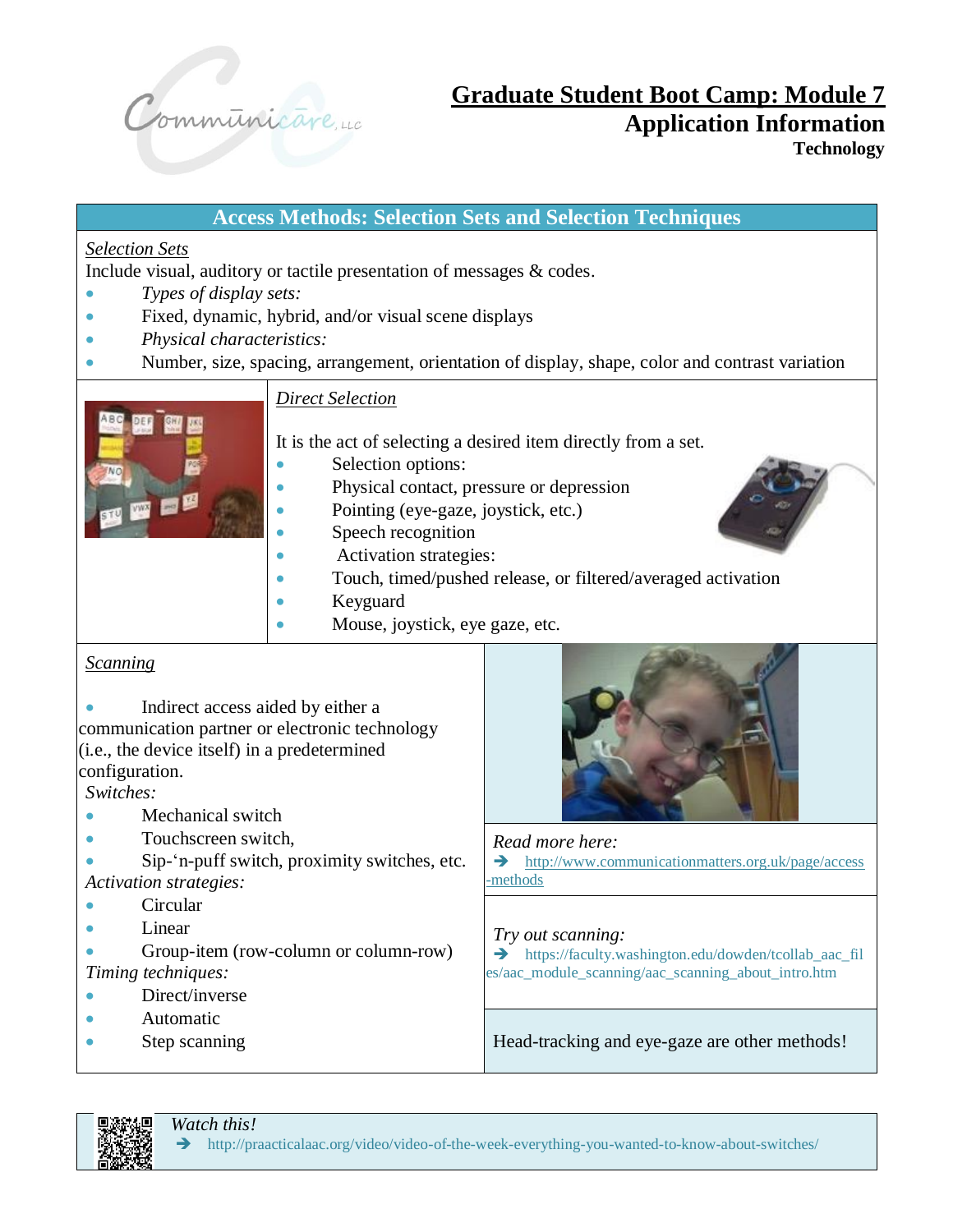

### **Access Methods: Feedback, Output and Input**

#### *Feedback*

- Tells the individual using AAC that an item has been selected
- Offers information about the message being generated
- *Types*

Activation feedback: information sent back to the user upon activation of the input device

- Auditory
- Visual

Message Feedback: provides information about the message after it has been formulated

- Auditory
- Visual



**INPUT OUTPUT ASYMMETRY** 



**Input-Output Asymmetry:** we can't expect individuals using AAC to learn how to use it without seeing it action. Aided language stimulation is key!



### *Message Output and Input*

Message output: what is sent to the communication partner

- Synthetic speech (text-to-speech, digitized speech)
- Print
- Gestures, pointing and sign
- Non-electronic/low-tech aided symbols

Message input: information people using AAC receive from communication partners (usually)

- Natural speech
	- **Gestures**
- **Vocalizations**

### *Visual Output and Input*

Visual output: serves to clarify messages when the listener may not understand, or be able to hear.

- Types:
- Hard copy (printed copy)
- Computer screen messages
- Aided and unaided symbol displays

Visual input: supports receptive language development and comprehension

• Aided and unaided symbols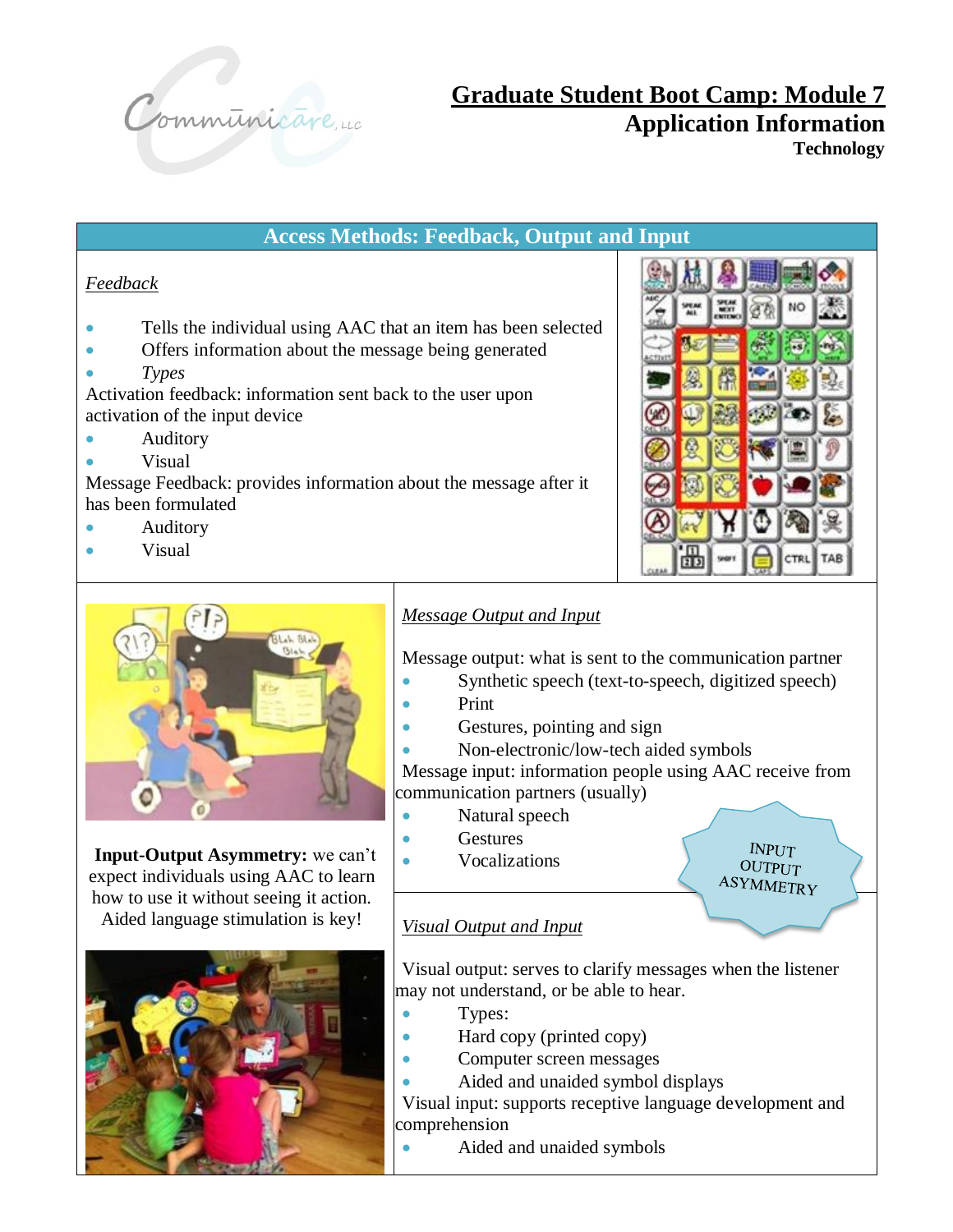

| <b>Prentke Romich Company AAC Devices</b> |                                                                                                                                                                                                                                                                                                                                                                                                                                            |  |
|-------------------------------------------|--------------------------------------------------------------------------------------------------------------------------------------------------------------------------------------------------------------------------------------------------------------------------------------------------------------------------------------------------------------------------------------------------------------------------------------------|--|
|                                           | Accent 800<br>The smallest and most portable PRC device, the Accent 800 is lightweight<br>and features a high-definition 8" touch-screen display. It features multiple<br>access options and direct selection with a battery life of 7-9 hours.                                                                                                                                                                                            |  |
|                                           | Accent 1000<br>Lightweight and portable, the Accent 1000 has a 10.1" touch-screen<br>display for easy access. Preloaded with Unity®, the proven language system<br>from PRC, the Accent 1000 offers multiple access options including the<br>NuEye <sup>TM</sup> Tracking System, the latest eye-gaze technology from PRC.                                                                                                                 |  |
|                                           | Accent 1400<br>Featuring a large 14" touch-screen display and multiple access options, the<br>Accent 1400 is the perfect choice for individuals with complex access needs<br>or those who want larger icons. The Accent 1400 offers a choice of<br>vocabulary options featuring Unity® with LAMP Words for Life™,<br>CoreScanner™ and WordCore. Other available vocabulary options include<br>Essence™ for literate adults and WordPower™. |  |
|                                           | Words for Life™ Nova<br>The Nova is a dedicated speech-generating device that features the WFL<br>84-location vocabulary on a durable platform. The WFL vocabulary is an<br>adaptation of Unity that supports the Language Acquisition through Motor<br>Planning (LAMP) approach.                                                                                                                                                          |  |
|                                           | <b>NuEye Tracking System</b><br>The NuEye Tracking System is the most advanced eye gaze system and<br>is available for the Accent 1200 (no longer being made) and Accent 1000. It<br>provides full visual control of the device. Precise, lightweight, and compact,<br>NuEye requires no head-mounted equipment.                                                                                                                           |  |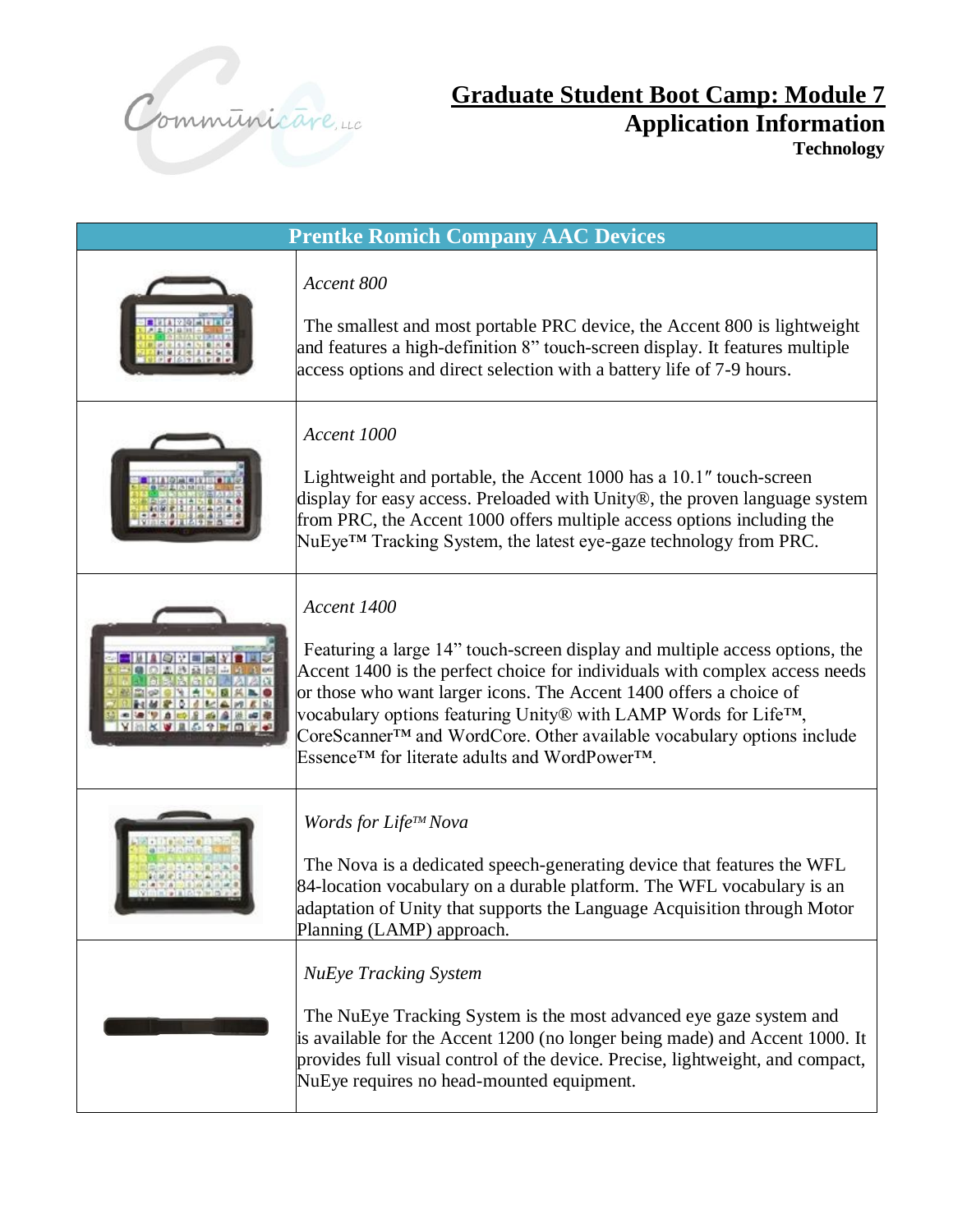

| <b>Prentke Romich Company AAC Device: Accent</b>                                                                                                |                                                                                 |                                        |  |  |
|-------------------------------------------------------------------------------------------------------------------------------------------------|---------------------------------------------------------------------------------|----------------------------------------|--|--|
| Prentke Romich Company (PRC) offers a range of devices to meet the unique<br>needs of individuals. In general, PRC devices offer the following: |                                                                                 | € PRC                                  |  |  |
| Device Options:<br>Accent 1400<br>Accent 1000<br>Accent 800<br>Words for Life (WFL) NOVA                                                        | Language Systems:<br>Unity<br>WordCore<br>WordPower<br>٠<br>LAMP/Words for Life | Learn about<br>PRC's history<br>(9:19) |  |  |
| <b>Icon Options:</b><br>Minspeak<br>Pixons<br>PCS (special purchase)/Photos                                                                     | Access Methods:<br>Direct access<br>Scanning/Switch<br>Eye-gaze                 | https://www.pre<br>ntrom.com/about-us  |  |  |

| <b>PRC Resources: Accent</b>                                                                                                      |                                   |                                                                   |  |  |
|-----------------------------------------------------------------------------------------------------------------------------------|-----------------------------------|-------------------------------------------------------------------|--|--|
| $*$ PRC<br><b><i>TRESTAE RIMBOR ACCENT</i></b><br>and lists<br>GN at GNY 31 year hote for a<br><b>RETTING ROBERT &amp; ALCOHO</b> | General Information               |                                                                   |  |  |
|                                                                                                                                   | Hide and Show Keys                | Watch Accent Training Videos on<br>Commūnicāre's YouTube Channel: |  |  |
|                                                                                                                                   | Adjusting the Time                |                                                                   |  |  |
|                                                                                                                                   | Adjusting Word Pronunciation      |                                                                   |  |  |
|                                                                                                                                   | Simple Programming                | <b>Accent Basic Programming</b>                                   |  |  |
|                                                                                                                                   | <b>Importing Photos for Icons</b> |                                                                   |  |  |
|                                                                                                                                   | Backing Up a User Area            |                                                                   |  |  |
|                                                                                                                                   | Loading a User Area               | Accent Backing Up a User Area                                     |  |  |
|                                                                                                                                   | Creating and Linking a Page       |                                                                   |  |  |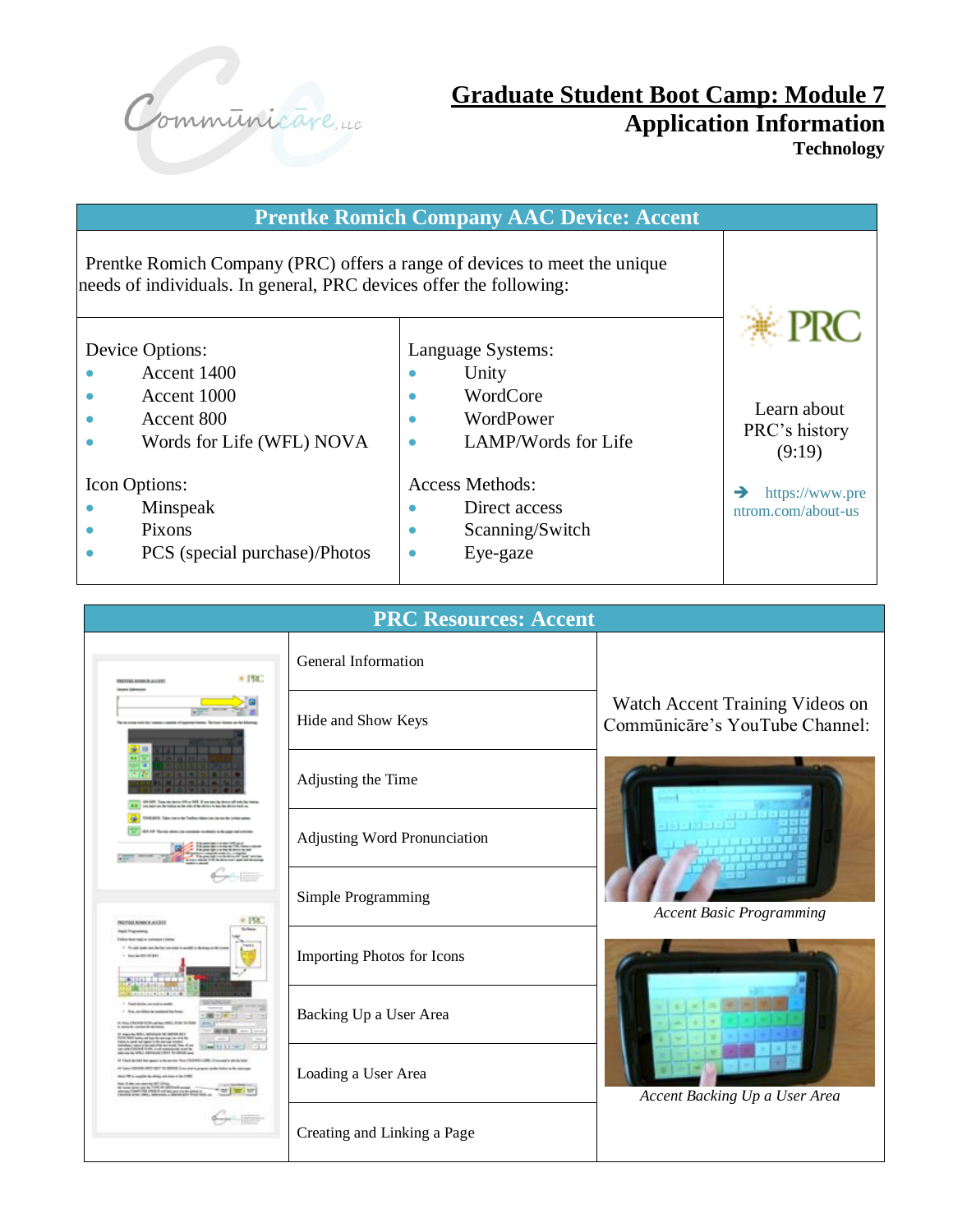

**Prentke Romich Company AAC Device: Vantage and Vantage Lite** Prentke Romich Company (PRC) used to make Vantage, Vanguard and ECO devices. Although no longer made, the company continues to support them. Device Options: • Vantage Plus • Vantage • Vantage Lite • (ECO & Vanguard) Icon Options: Language Systems: • Unity • WordCore • WordPower • Words for Life (newer devices) Access Methods: • Direct access • Scanning/Switch • Head tracking (Vanguard)



• Eye gaze (ECO)



- Minspeak
- Pixons
- PCS (special purchase)
- Real Photos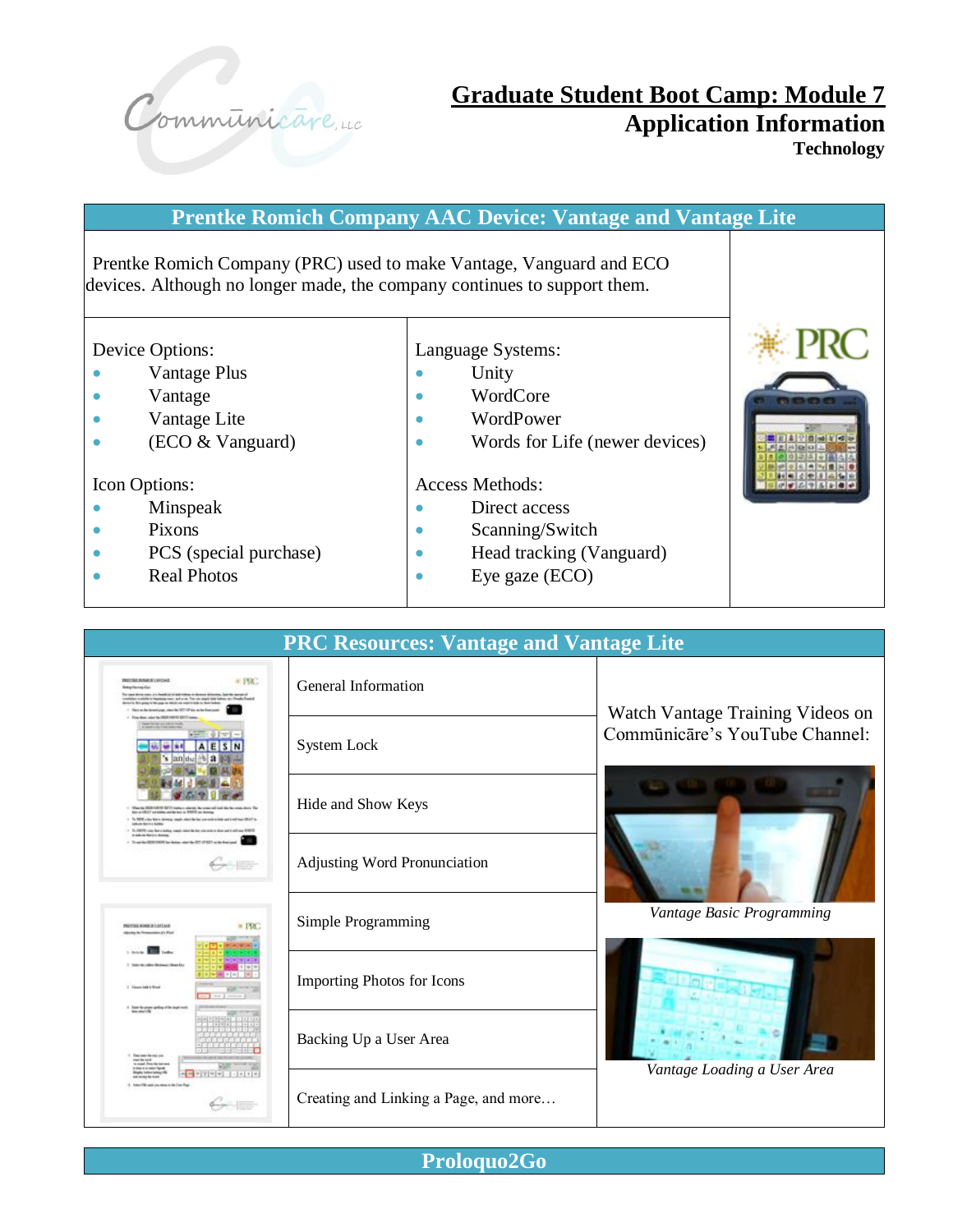

Proloquo2Go is a symbol-supported communication app that is designed to promote language development and communication. It offers a combination of vocabulary levels and templates, as well as flexible programming options to ensure that the overlay can be fully customized. Device Options: Language Systems: • iPhone/iPod Touch • Basic Communication Read (and watch) more on • iPad Mini • Intermediate Core Proloquo2Go's website • iPad • **Advanced Core** ➔ http://www.assistiveware.c Icon Options: Access Methods: om/product/proloquo2go • Symbolstix • Direct access • Real Photos **Scanning** ø G 18  $.9$ 9.9  $\circ$ G.,  $F = \frac{1}{2}$ q,

| <b>Proloquo2Go Resources</b>                                                                                                                                                                                                                                                                                                                                                                                                                                                                    |                                   |                                  |  |  |
|-------------------------------------------------------------------------------------------------------------------------------------------------------------------------------------------------------------------------------------------------------------------------------------------------------------------------------------------------------------------------------------------------------------------------------------------------------------------------------------------------|-----------------------------------|----------------------------------|--|--|
| <b>FRIDA AND LOCAL</b><br><b>Holing Boltom</b><br>. Adam hattas or hat has a citier deal and as he later, course who saw has no<br><b>Saltan Avrilea standard</b><br>. Adam PROFESSION, Any conditions sale MCTOON PROPERTIES and play 196963.27<br>1 Information of the state and any of the ball of the state of the state of the state of the last the last test of<br>an observer<br><b>Service Service</b><br><b>Market</b><br>$- - 1$<br><b>Bulletin File</b><br><b>British</b><br>64.500 | Editing                           | Proloquo2Go Training Videos on   |  |  |
|                                                                                                                                                                                                                                                                                                                                                                                                                                                                                                 | <b>Hiding Buttons</b>             | Commūnicāre's YouTube Channel:   |  |  |
|                                                                                                                                                                                                                                                                                                                                                                                                                                                                                                 | Backing up and Loading User Areas | For example: Proloquo2Go Loading |  |  |
|                                                                                                                                                                                                                                                                                                                                                                                                                                                                                                 | <b>Using Guided Access</b>        |                                  |  |  |

**LAMP Words for Life**